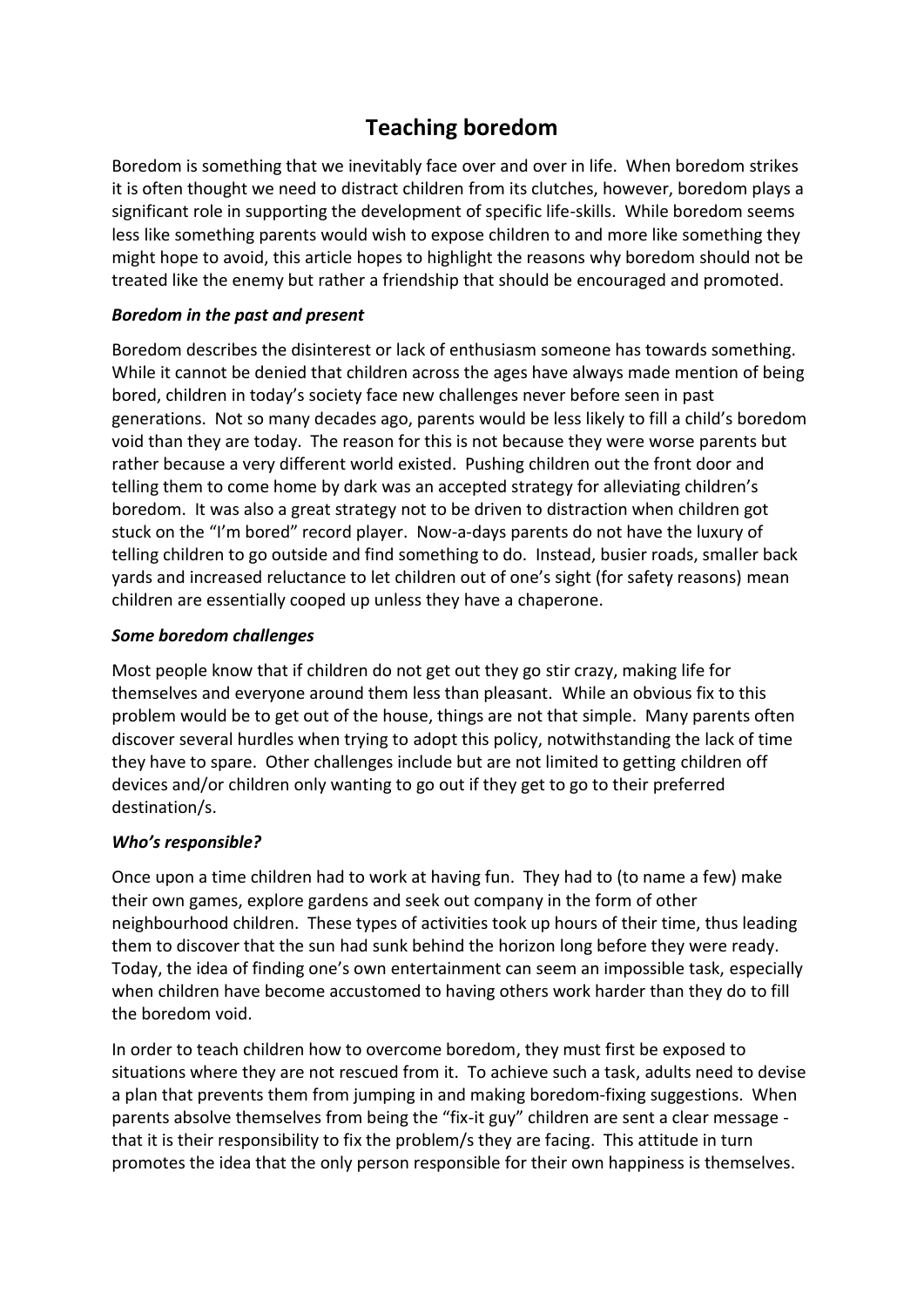# *Boredom and developmental skills*

When children are bored and adults do not intervene, children are forced to take matters into their own hands. Most will not sit idly by letting the minute hand of the clock defeat them. Instead, even the most determined child will eventually venture off to find a boredom remedy. This is when they open up an endless realm of possibilities, many of which require the use of their imagination. The more children use their imagination the more they exercise their problem-solving and higher-order thinking skills, factors which coincidentally promote emotional and cognitive brain development. If children alleviate boredom by seeking out others to play with they also enhance and fine tune their communication and social skills. Depending on the activity they settle on, the learning and developmental opportunities are not exhaustive.

#### *Boredom and resilience*

Resilience is often a skill many parents want their children to inherit. Resilience helps set children up in life, enabling them to overcome multiple adverse experiences. It also helps them adjust their attitudes and behaviours to accommodate the need for change.

It is no secret that life has ebbs and flows. For this reason it is important that children learn how to adapt to the idea that things are not always fun. When they come to accept life as sometimes fun and sometimes boring, they are not looking for the magic pill that makes life fantastic 24/7. Additionally, children who accept the unpredictability of life are typically better equipped to face turbulent times without being overwhelmed by emotions that lead to anxiety and depression.

When children have resilience they are more able to sit in the company of dull, bored or negative feelings. When children possess resilience they are able to adjust their thinking, avoiding the type of rigidity that prevents people from moving on , trying again, overcoming feelings of disappointment, or coming up with alternative solutions to the problems they face. The more exposure children have to boredom the more able they are to overcome strong, negative feelings, thus helping them to accept experiences for what they are, regardless of how fun, boring or otherwise they may be.

#### *Boredom and emotional-regulation*

Emotional regulation is a key factor regarding how successful an individual's relationships, careers and educational outcomes are. In short, emotional regulation equates to increased life satisfaction. The more an individual is able to regulate their emotions the more confident and competent they become in life. When children are able to regulate they learn that perceived failure does not equate to giving up. Instead they pick themselves up, dust themselves off and try again.

Children who manage to regulate their emotions typically have higher self-esteem than those who experience emotional dysregulation. Additionally, these children ignore the fact that they are bored and acknowledge the need to persist through less fun times. They recognise that boredom is a temporary state of being and they rely less on adults to fix not only their boredom woes but other problems they may encounter. In turn, children learn how to become self-sufficient and make good choices for themselves. They are also less prone to peer pressure and understand that it is their responsibility to overcome boredom in ways that will help rather than hinder them.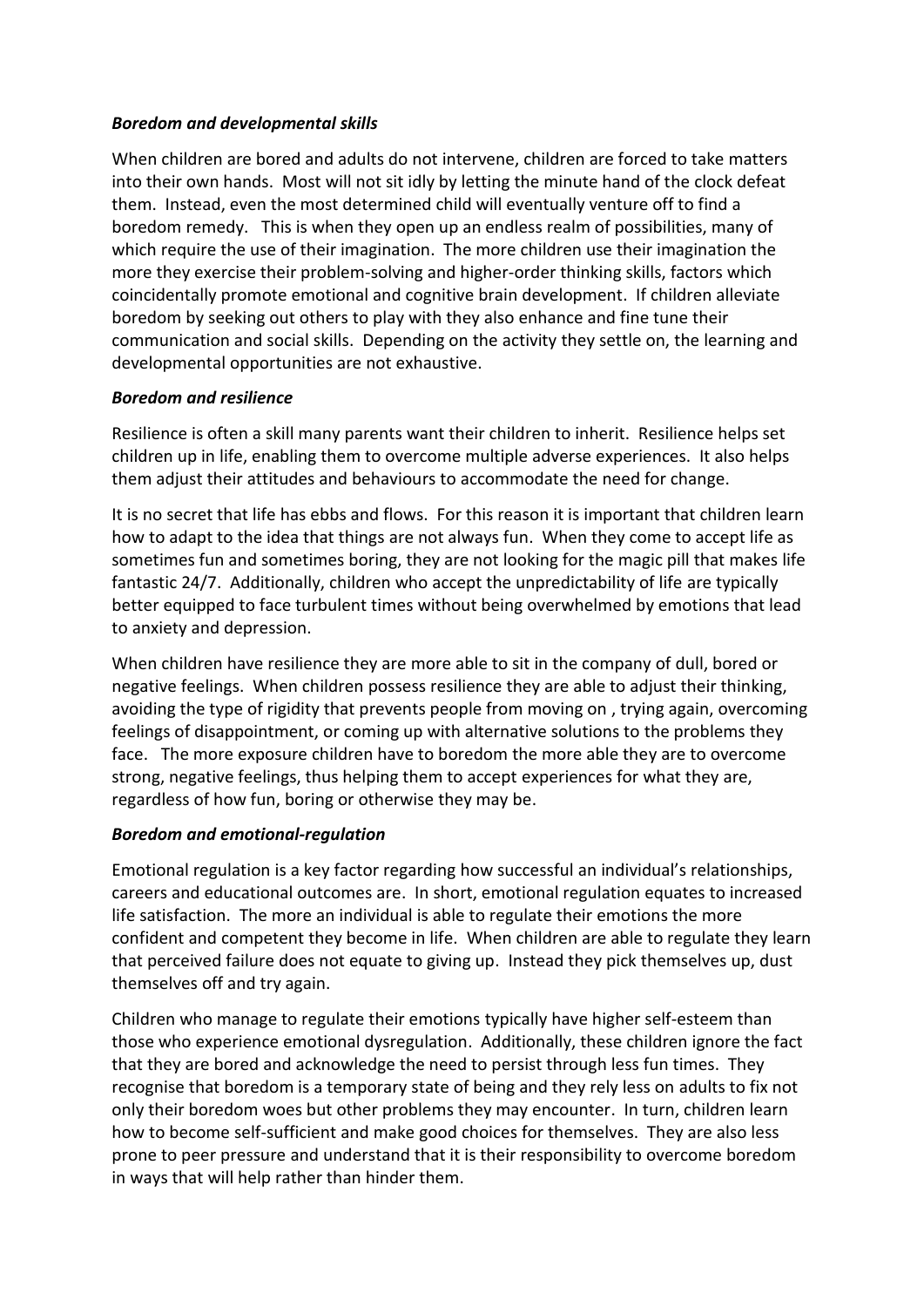#### *Ideas for parents*

It is not a parent's responsibility to make themselves available to their children 24/7. In fact, parents who do can inadvertently prevent their children from developing the necessary skills to overcome boredom and/or manage their emotions. Nevertheless, it can be difficult to accept this statement because it has become a socially accepted idea that parents should be available to their children 24/7. One of the reoccurring problems with this notion is that it places a lot of undue pressure on parents and prevents children from facing the reality that there will be times in their lives when others will not have or want to give them their time e.g. their preferred peers during school lunch breaks etc.

The ingredients for teaching boredom management are always around the corner because boredom happens naturally every day. When these moments occur, adults can give children brief instructions, letting them know that it is their responsibility to find something to do. To purposefully introduce children to boredom, adults can consider setting up a time in the day when children get to experience it e.g. half an hour at the same time each day. (Note: Children who struggle with boredom may need to start with a smaller time frame). During these times it becomes the child's responsibility to find something to do to entertain themselves.

In order for boredom time to succeed, devices and unlimited access to parent attention should to be restricted. Clear rules that provide children with direction such as no devices, access to parent/s etc. will help children to discover that it is their responsibility to find something to do. In order to experience the most success, children will need options available to them, i.e. access to outdoor areas, craft materials, toys, pens and paper, books etc. The types of materials/environments available to children will depend on their interests and preferred hobbies. Additionally, knowing what type of child you have i.e. are they someone who likes their own or other's company will help to determine what support can be put in place before trialing boredom time. For example, social children will need access to people they can interact with. Expecting social children to go off and play in isolation will rarely succeed. Alternatively, certain times in the day can be capitalised to promote boredom, for example, long drives. Many children now have the company of a device wherever they go. While devices have many benefits, they provide the perfect fix, preventing children from feeling bored. They also provide individuals with the idea that distraction via technology use is a valid option. Unfortunately, such distractions redirect negative feelings and prevent children from facing them. As such, adults can consider leaving devices at home. If that option is too difficult, consider possible compromises such as banning them during short drives or when participating in other tasks such as going shopping or out for dinner. Naturally, adults will have to be the ones to set the example as boredom rules will need to apply to and be followed by everyone.

# *A quick re-cap*

Boredom is often something that parents want to avoid rather than promote. Nevertheless, being able to tolerate boredom has multiple and long-lasting effects. When children experience boredom they experience the negative feelings associated with it. It is natural to want to avoid such feelings, however exposure to boredom is crucial to child development.

At present, adults are stuck with the reality that children can rarely get out without supervision. As such, the solution often becomes keeping children entertained by getting